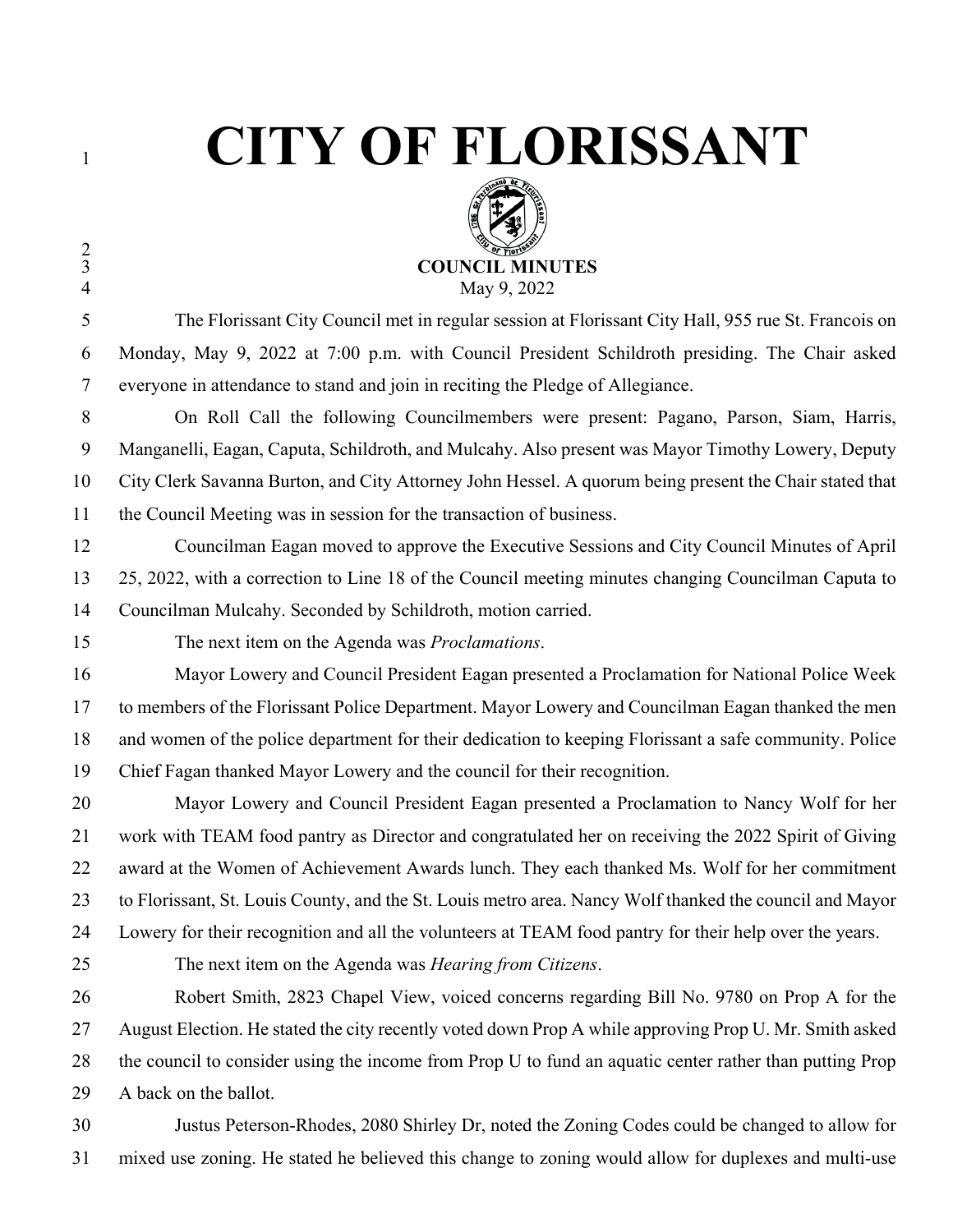| 32 | properties which are more affordable. Mr. Peterson-Rhodes asked the council to consider changes to the     |
|----|------------------------------------------------------------------------------------------------------------|
| 33 | zoning codes to allow for mixed use properties.                                                            |
| 34 | The next item on the Agenda was <i>Public Hearings</i> .                                                   |
| 35 | The City Clerk reported that Public Hearing 22-03-008 for the Request to approve a Special Use             |
| 36 | Permit within a B-5 "Planned Commercial District" to allow for a new restaurant located at 6 Grandview     |
| 37 | Plaza Shopping Center. The Chair declared the Public Hearing to be open.                                   |
| 38 | Councilman Eagan noted the request had been withdrawn by the petitioner.                                   |
| 39 | Being no further comments, Councilman Pagano moved to close the Public Hearing, seconded by                |
| 40 | Caputa. Motion carried.                                                                                    |
| 41 | The Chair stated that the next item on the agenda was Second Readings.                                     |
| 42 | Councilman Siam moved Bill No. 9771 an Ordinance approving the Community Development                       |
| 43 | Block Grant (CDBG) FY2022 Annual Action Plan for the City of Florissant, Missouri and authorizing          |
| 44 | and directing the mayor to submit such plan to the United States Department of Housing and Urban           |
| 45 | Development be read for a second time, seconded by Caputa. Motion carried and Bill No. 9771 was read       |
| 46 | for a second time.                                                                                         |
| 47 | Councilman Siam moved that Bill No. 9771 be read for a third time, seconded by Harris.                     |
| 48 | Motion carried and Bill No. 9771 was read for a third time and placed upon its passage. Before the final   |
| 49 | vote all interested persons were given an opportunity to be heard.                                         |
| 50 | Being no persons who wished to speak, on roll call the Council voted: Pagano yes, Parson yes,              |
| 51 | Siam yes, Harris yes, Manganelli yes, Eagan yes, Caputa yes, Schildroth yes, and Mulcahy yes.              |
| 52 | Whereupon the Chair declared Bill No. 9771 to have passed and become Ordinance No. 8784.                   |
| 53 | Councilman Eagan moved Bill No 9772 an Ordinance levying a local use tax at the same rate as               |
| 54 | the local sales tax of the City of Florissant, Missouri be read for the second time, seconded by Caputa.   |
| 55 | Motion carried and Bill No. 9772 was read for the second time.                                             |
| 56 | Councilman Eagan moved that Bill No. 9772 be read for the third time, seconded by Caputa.                  |
| 57 | Motion carried and Bill No. 9772 was read for the third time and placed upon its passage. Before the final |
| 58 | vote was taken all interested persons were given an opportunity to be heard.                               |
| 59 | Being no persons who wished to speak, on roll call the Council voted: Pagano yes, Parson yes,              |
| 60 | Siam yes, Harris yes, Manganelli yes, Eagan yes, Caputa yes, Schildroth yes, and Mulcahy yes.              |
| 61 | Whereupon the Chair declared Bill No. 9772 to have passed and become Ordinance No. 8785.                   |
| 62 | Councilman Eagan moved Bill No 9778 an Ordinance authorizing an amendment to Table XIII-                   |
| 63 | A "Parking Prohibited at certain locations at all times" by adding a section of Rosetta Drive be read for  |
| 64 | the second time, seconded by Caputa. Motion carried and Bill No. 9778 was read for the second time.        |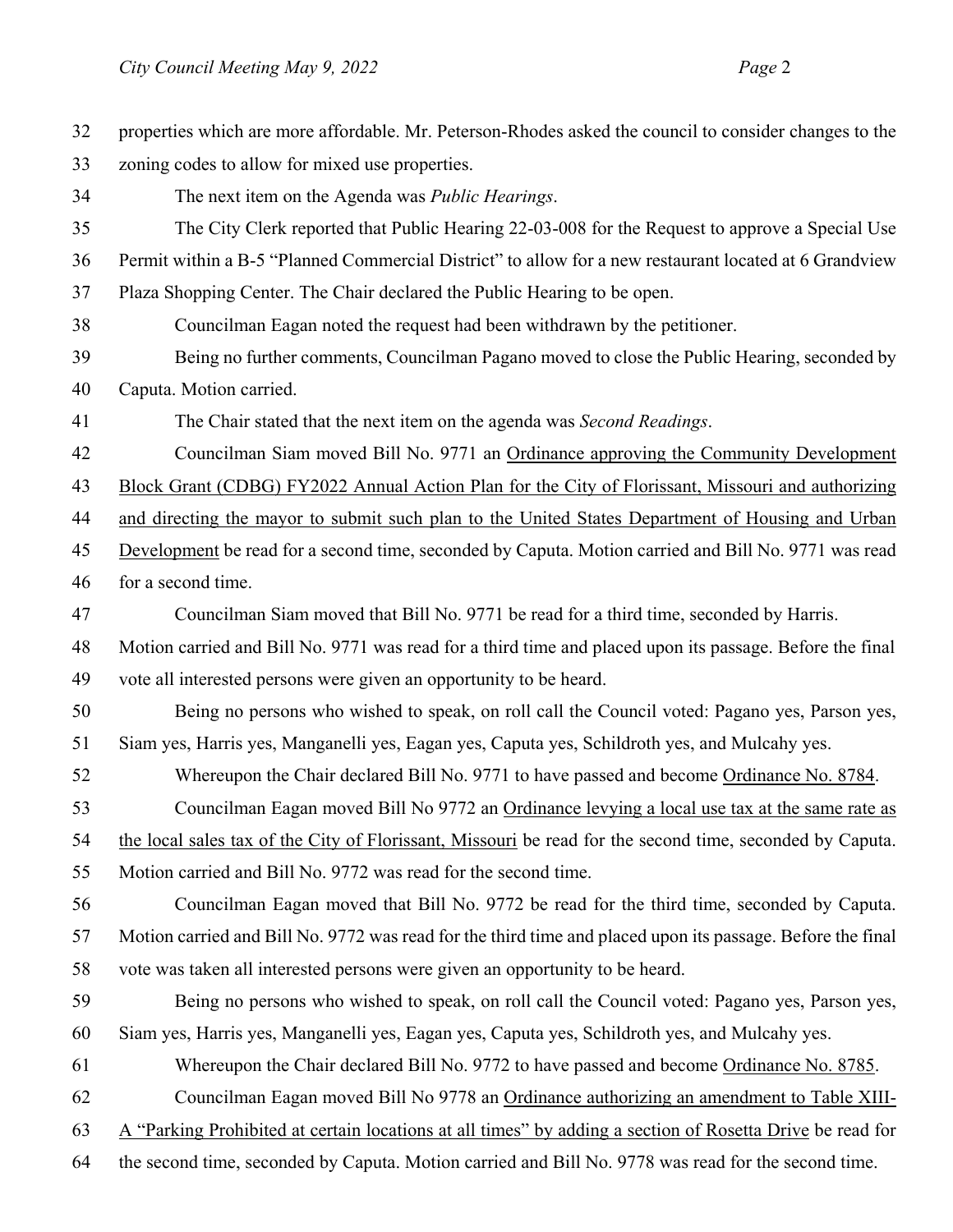Councilman Eagan moved that Bill No. 9778 be read for the third time, seconded by Caputa. Motion carried and Bill No. 9778 was read for the third time and placed upon its passage. Before the final vote was taken all interested persons were given an opportunity to be heard. Being no persons who wished to speak, on roll call the Council voted: Pagano yes, Parson yes, Siam yes, Harris yes, Manganelli yes, Eagan yes, Caputa yes, Schildroth yes, and Mulcahy yes. Whereupon the Chair declared Bill No. 9778 to have passed and become Ordinance No. 8786. The Chair stated that the next item on the agenda was *Board Appointments.*  Councilman Schildroth made a motion to reappoint Christine Keil, 110 St. Pierre, to the Citizen's Participation Board as a member from Ward 5 with a term expiring 3/22/2025. Seconded by Pagano, motion carried. Councilman Schildroth made a motion to reappoint Katherine Doherty, 755 Harrison St, to the Citizen's Participation Board as a member from Ward 5 with a term expiring 3/25/2025. Seconded by Pagano, motion carried. Councilman Harris made a motion to reappoint Mary Pat Outlaw, 1405 Central Parkway, to the Citizen's Participation Board as a member from Ward 1 with a term expiring 3/27/2025. Seconded by Pagano, motion carried. Councilman Caputa made a motion to reappoint Robert Smith, 2823 Chapel View Dr, to the Citizen's Participation Board as a member from Ward 4 with a term expiring 3/24/2025. Seconded by Pagano, motion carried. Councilwoman Pagano made a motion to reappoint Allen Minks, 6 Fremont Ct, to the Planning & Zoning Commission as a member from Ward 7 with a term expiring 11/21/2025. Seconded by Mulcahy, motion carried Councilman Eagan made a motion to accept the mayor's reappointment of Pat Helfrich, 595 St. Anthony, to the Senior Commission as a member from Ward 5 with a term expiring 5/14/2025. Seconded by Mulcahy, motion carried. The Chair stated that the next item on the agenda was *Bills for First Reading*. The Council as a whole introduced Bill No. 9779 an Ordinance amending Chapter 125 92 "Personnel", Article V "Complaints and Grievances" Section 125.270 "Citizen Police Review Board – Composition, Duties, and Procedures" by deleting it in its entirety and replacing it with a new section was read for the first time. Councilman Schildroth moved that Bill No. 9779 be read for a second time, seconded by Caputa. Motion carried and Bill No. 9779 was read for a second time.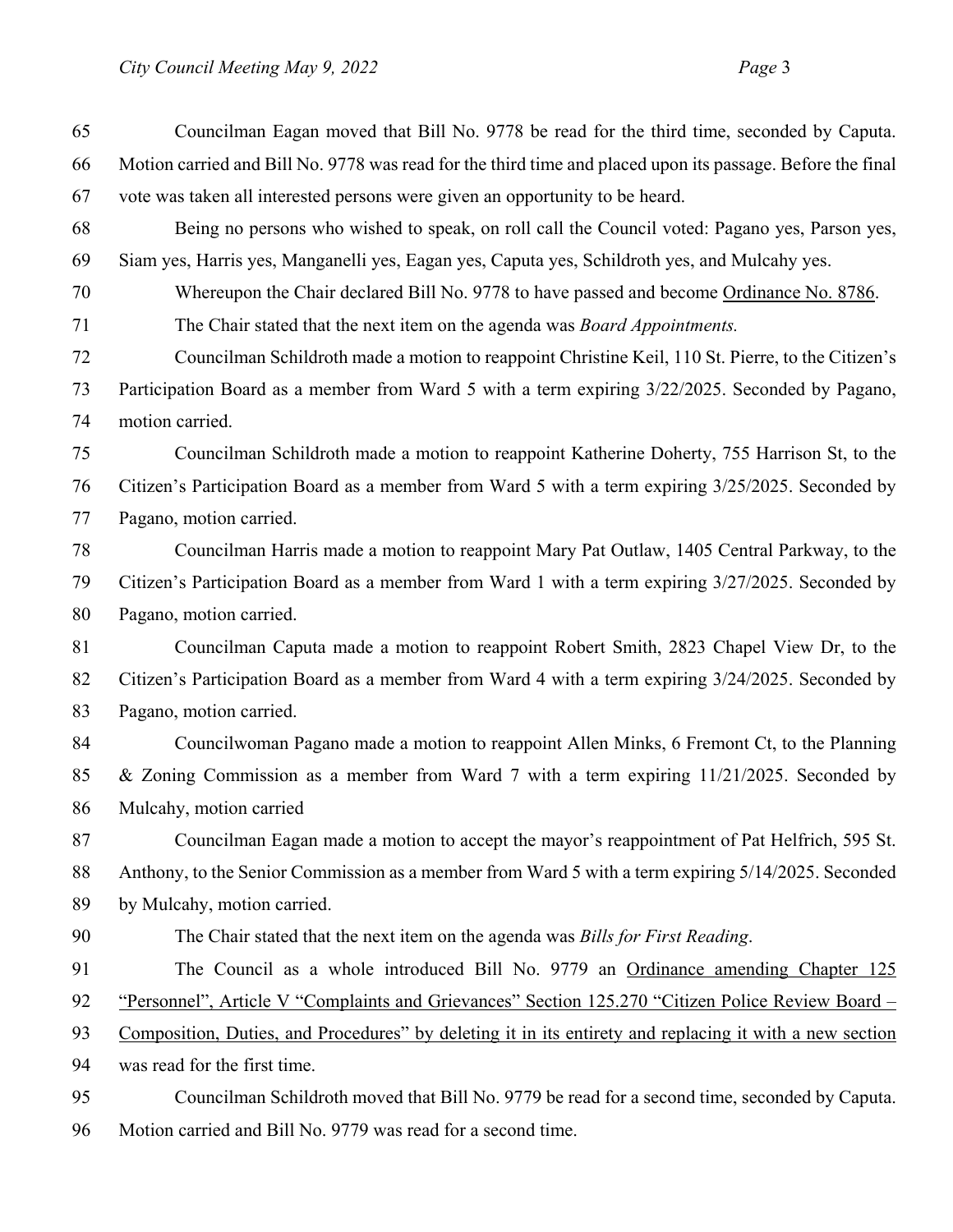Councilman Schildroth moved that Bill No. 9779 be read for a third time, seconded by Manganelli. On roll call the Council voted: Pagano yes, Parson yes, Siam yes, Harris yes, Manganelli yes, Eagan yes, Caputa yes, Schildroth yes, and Mulcahy yes. Having received a unanimous vote of all members present Bill No. 9773 was read for a third and final time and placed upon its passage. Before the final vote all interested persons were given an opportunity to be heard.

- Being no persons who wished to speak, on roll call the Council voted: Pagano yes, Parson yes, Siam yes, Harris yes, Manganelli yes, Eagan yes, Caputa yes, Schildroth yes, and Mulcahy yes.
- Whereupon the Chair declared Bill No. 9779 to have passed and become Ordinance No. 8787.

 The Council as a whole introduced Bill No. 9780 an Ordinance calling for an election in the City of Florissant, Missouri, on the question of issuing general obligation bonds for the purpose of constructing

aquatic centers was read for the first time.

Councilman Eagan introduced Bill No. 9781 an Ordinance authorizing an appropriation of

\$15,000 from the Public Safety Fund – Utilities account no. 17-5-17-26000 to Capital Additions account

no. 17-5-17-26000 to subsidize the locker room project was read for the first time.

 Councilman Eagan moved that Bill No. 9781 be read for a second time, seconded by Caputa. Motion carried and Bill No. 9781 was read for a second time.

- Councilman Eagan moved that Bill No. 9781 be read for a third time, seconded by Manganelli. On roll call the Council voted: Pagano yes, Parson yes, Siam yes, Harris yes, Manganelli yes, Eagan yes, Caputa yes, Schildroth yes, and Mulcahy yes. Having received a unanimous vote of all members present Bill No. 9781 was read for a third and final time and placed upon its passage. Before the final vote all interested persons were given an opportunity to be heard.
- Being no persons who wished to speak, on roll call the Council voted: Pagano yes, Parson yes, Siam yes, Harris yes, Manganelli yes, Eagan yes, Caputa yes, Schildroth yes, and Mulcahy yes.
- 120 Whereupon the Chair declared Bill No. 9781 to have passed and become Ordinance No. 8788.
- The next item on the Agenda was *Council Announcements*.

 Councilman Schildroth congratulated Councilman Eagan and Tony Maldonado on receiving the Public Service Award. He noted Historic Florissant and the Gardeners of Florissant will be conducting a 124 petunia planting event on Sunday, May 15<sup>th</sup> at the Gettemeier house at 11am. He informed residents that the drive between Pershall and Hanley Road, the westbound lane of Pershall will be closed for 6 months. He noted traffic will be one way heading eastbound only and remain as such after the construction is completed.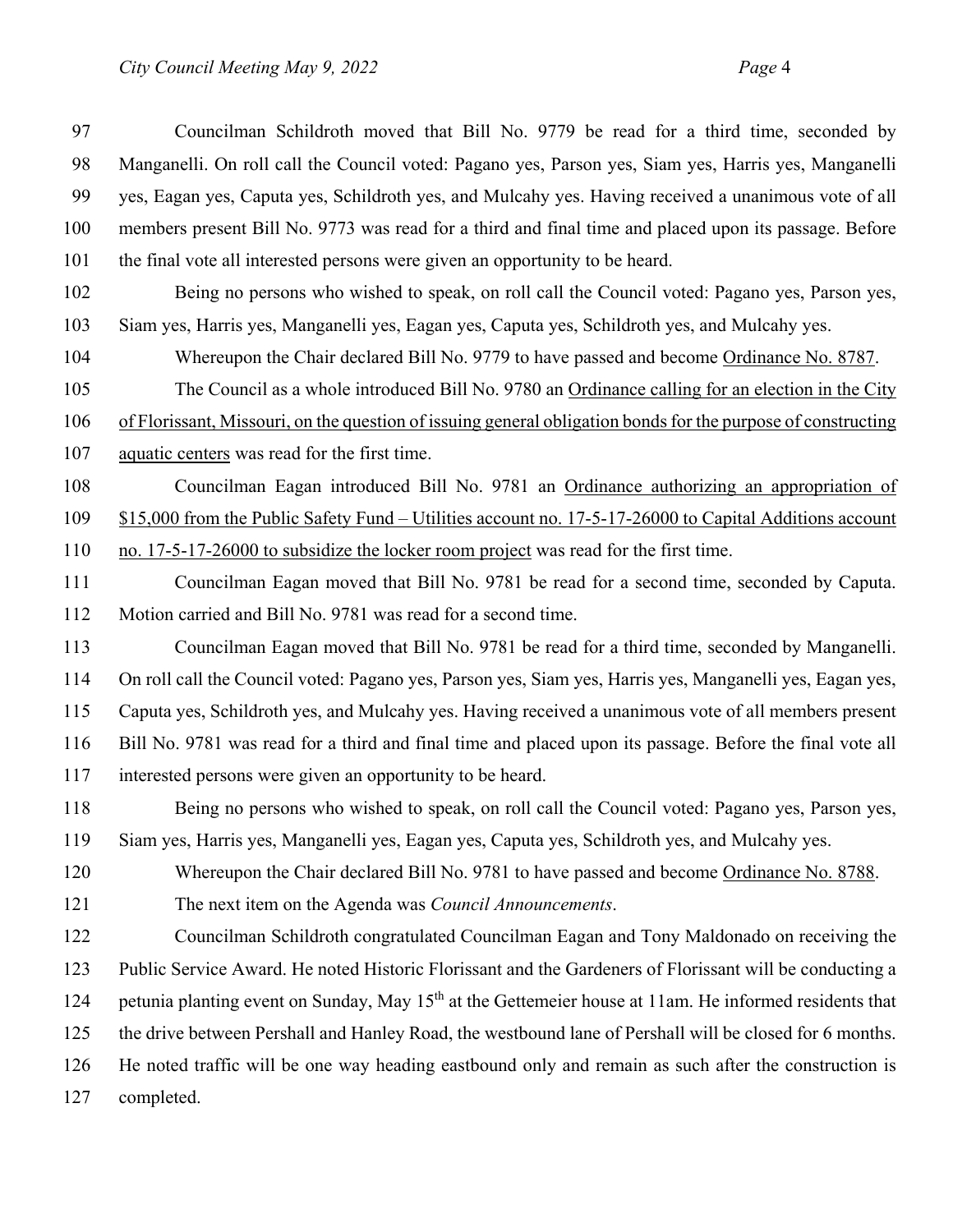Councilman Manganelli congratulated John Hessel on receiving the 2022 Icon Award. He 129 thanked his family for decorating his truck for the Valley of Flowers Parade. He noted on May 26<sup>th</sup>, Ward 2 would be holding a block party in Estes Court from 5pm to 7pm.

 Councilwoman Pagano congratulated both John Hessel and Councilman Eagan. She thanked the whole Valley of Flowers Committee for their hard work on the Valley of Flowers Festival.

 Councilman Caputa congratulated Councilman Eagan. He thanked the Valley of Flowers Committee for their work on the festival. Councilman Caputa reminded residents to lock their firearms in their homes and keep porch lights on as a deterrent for crime.

 Councilman Mulcahy informed residents of an Old Town meeting on Wednesday, May 11 from 4pm to 7pm at the City Council Chambers to speak about the St. Denis Phase 1 and Phase 2 project. He thanked all residents who came out to help with the beautification event for Old Town and Old Town Donuts for donating donuts. Councilman Mulcahy thanked the Valley of Flowers Committee for their hard work on the festival and parade. He finished by congratulating John Hessel and Councilman Eagan on their awards.

- Councilman Eagan noted how hard the committee and city staff worked on the Valley of Flowers Festival. He reminded residents to donate to TEAM food pantry to help residents and others.
- 

The next item was *Mayor Announcements*.

 Mayor Lowery congratulated Councilman Eagan and Tony Maldonado on receiving their awards and noted the City of Florissant received an award for Angie's Playground at the North County Incorporated Lunch. He congratulated John Hessel on receiving his 2022 Icon Award. Mayor Lowery noted Valley of Flowers was a great success because of the Committee, Volunteers, Sponsors, and City Staff. He congratulated the 2022 Valley of Flowers Queen and her Court. Mayor Lowery stated a plaque 150 dedication for the late Richard "Dick" Kellet would be taking place on May  $25<sup>th</sup>$  at 5:30pm at 410 St. Denis prior to the Wednesday Night Out. On Monday, May 30 the City is cohosting a Memorial Day Ceremony at the JJE Center at 9am. He congratulated Joey Scram for winning the Missouri Senior American Pageant

 The Council President stated the next regular City Council Meeting will be Monday, May 23, 2022 at 7:00 pm.

 Councilman Siam moved to adjourn the meeting, seconded by Harris. Motion carried. The meeting was adjourned at 7:34 p.m. Ham Had

- 
- 
- 

159 Karen Goodwin, MPPA/MMC/MRCC City Clerk